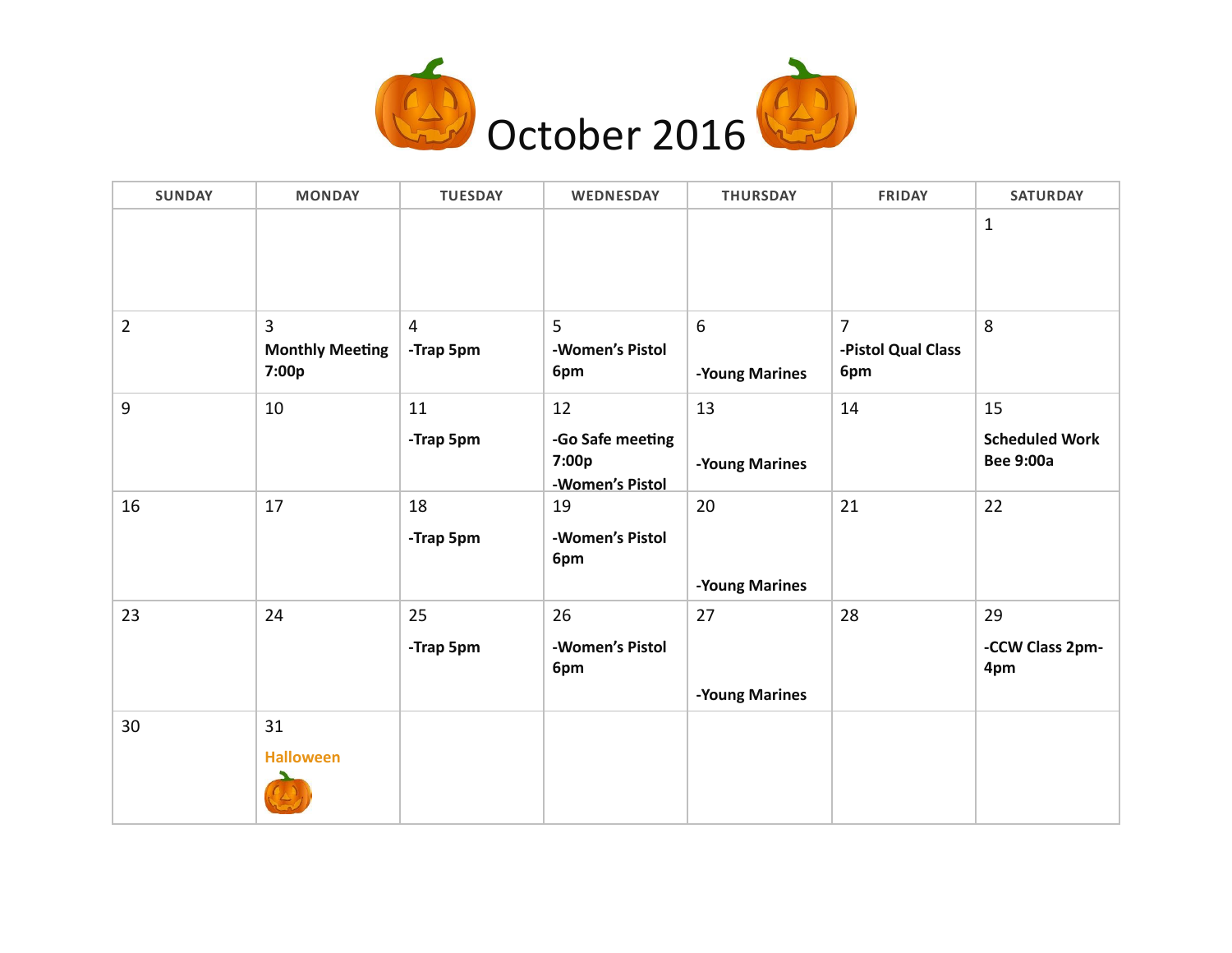

| <b>SUNDAY</b> | <b>MONDAY</b>                               | <b>TUESDAY</b> | WEDNESDAY                                                | <b>THURSDAY</b>           | <b>FRIDAY</b>  | <b>SATURDAY</b>                           |
|---------------|---------------------------------------------|----------------|----------------------------------------------------------|---------------------------|----------------|-------------------------------------------|
|               |                                             | $\mathbf{1}$   | $\overline{2}$<br>-Women's Pistol<br>6pm                 | 3                         | $\overline{4}$ | 5<br>-Pistol Qual Class<br>9am            |
| 6             | $\overline{7}$<br>-Monthly<br>Meeting 7:00p | 8              | 9<br>-Go Safe meeting<br>7:00p<br>-Women's Pistol<br>6pm | 10<br>-Young Marines      | 11             | 12                                        |
| 13            | 14                                          | 15             | 16<br>-Women's Pistol<br>6pm                             | 17<br>-Young Marines      | 18             | 19<br>-Scheduled Work<br><b>Bee 9:00a</b> |
| 20            | 21                                          | 22             | 23<br>-Women's Pistol<br>6pm                             | 24<br><b>Thanksgiving</b> | 25             | 26                                        |
| 27            | 28                                          | 29             | 30<br>-Women's Pistol<br>6pm                             |                           |                |                                           |
|               |                                             |                |                                                          |                           |                |                                           |